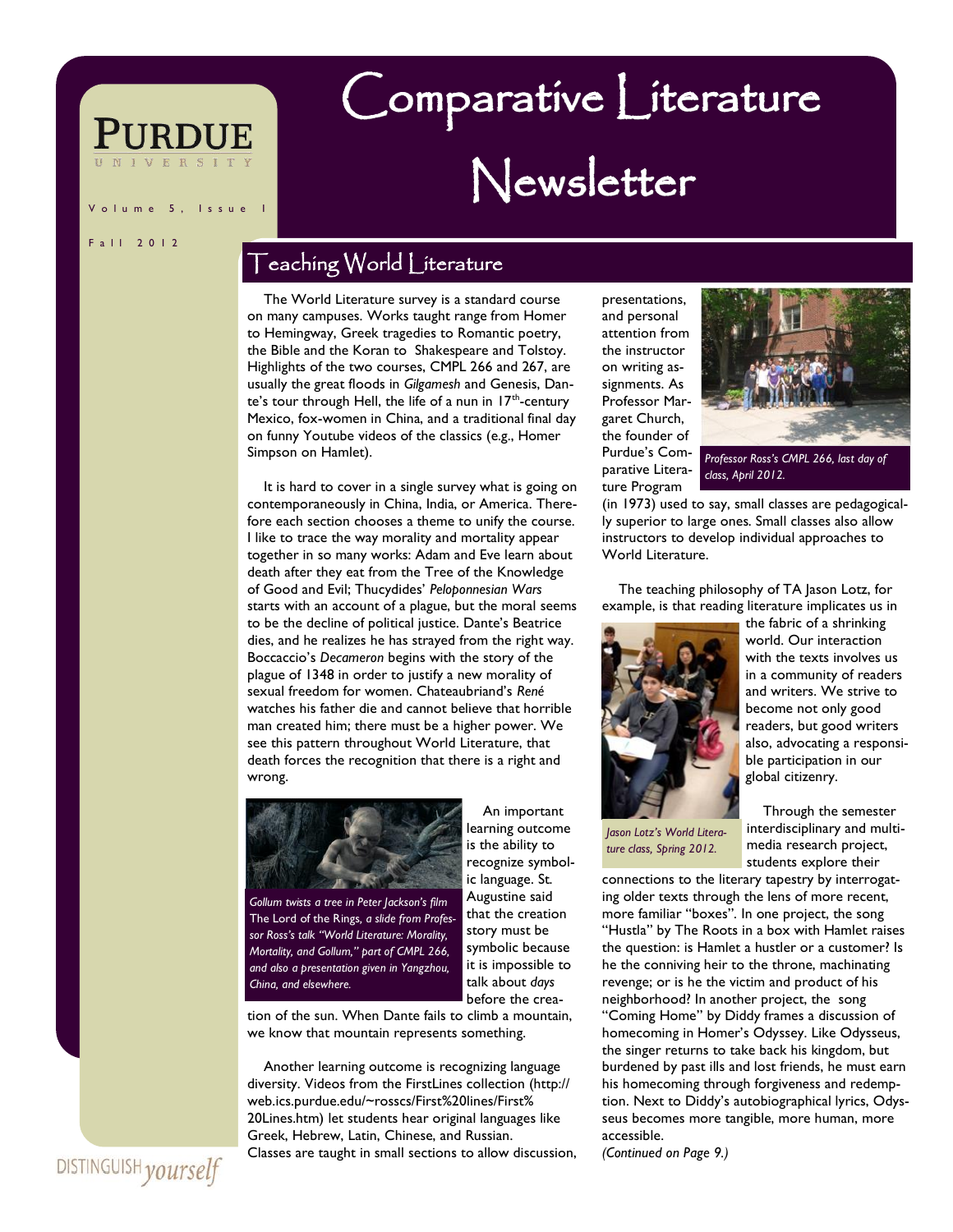#### 2012 American Comparative Literature Program

 Purdue's Comparative Literature Program was well represented at the 2012 American Comparative Literature Program held at Brown University, Providence, RI, March 29 to April 1 (http://acla.org/acla2012/).

 Professor Charles Ross traveled via Indianapolis with graduate students Buffy Turner, Tulin Tosun, Yuhan Huang, Natalia Oliviera, Christina Weiller, and were met in Providence by Jason Lotz, who drove through New York, and Steve Gooch, who traveled from New Jersey.

 Several attended an open forum on structuring Comparative Literature course, and as a result will work to retitle CMPL 230 from Introduction to Comparative Literature to "Literature Across Borders."

 Paper topics may be viewed at the ACLA website (http://acla.org/acla2012/wp-content/ uploads/2012/03/ACLA-2012-Book.pdf). This was a successful conference; several students were asked to contribute papers to journals.



*Natalia Oliviera, Buffy Turner, Christina Weiller, Tulin Tosun, and Yuhan Huang at the Indianapolis Airport..*



*Lunch with Professor Ross the first day.*



*Final banquet, ACLA 2012, Providence, RI: Yuhan Huang (China), Tulin Tosun (Turkey), Natalia Oliviera (Brazil), Buffy Turner (Minnesota!), and Christina Weiller (Germany) - all Purdue Comparative Literature graduate students,*



*Skyview of the Purdue table..*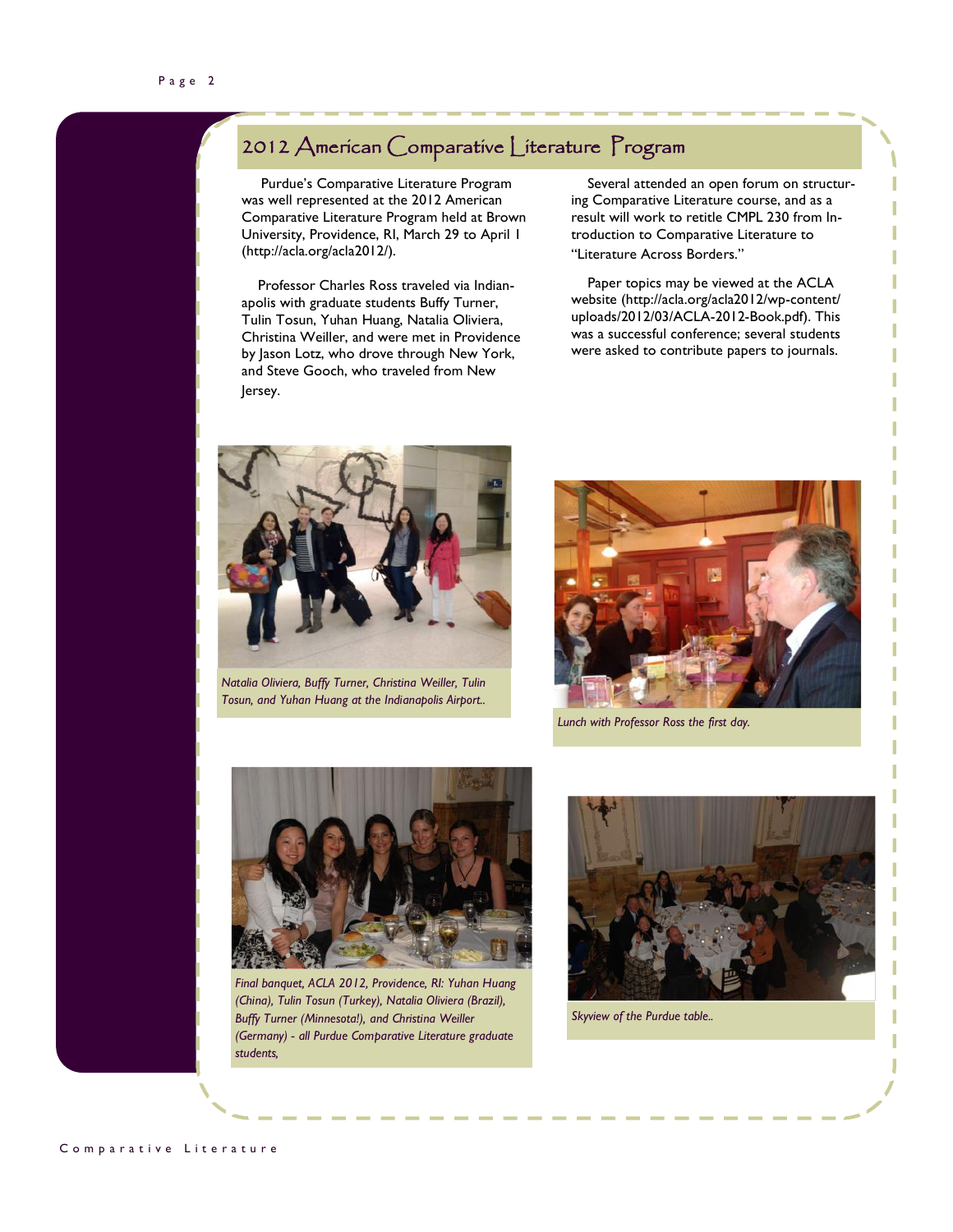#### Comparative Literature and  $M$ usic

 The fall 2011 Comparative Literature seminar approached three Shakespeare plays through music. The seminar worked through the text of *Musicking Shakespeare* by Daniel Albright to study the brilliant if controversial musical interpretations of *Romeo and Juliet* by Hector Berlioz, *Macbeth* in the version of Verdi's opera, and *A Midsummer Night's Dream* in Benjamin Britten's twentieth-century adaptation.

 For Berlioz and Verdi the class collaborated on producing video versions of the complete scores with the original texts, translations, and commentary from Albright's text and the students' own comments. These can be found online at and have already been adapted by classes at Harvard University.

 The students in the seminar, conducted by Professor Ross, were Bing Yan (who had the original idea to study Albright's book), Case Tompkins, Park Parkinson, Keturah Nix, Meng Wang, Joanna Benskine, Christine Yao, Rama Alhabian, Michael Smith, and Dallas Woodburn.



Sample of the video by the Comparative Literature seminar *for Berlioz'* Romèo et Juliette*.*

#### $\bigcup$ omparative  $\bigcup$ iterature in  $\bigcap$ hina,  $\bigcap$ art 1

 From May 20-June 1, 2011, Professor Charles Ross and his family were guests of Professor Qin Xu at Yangzhou University in Yangzhou, China. Professor Ross delivered two addresses. The first was titled Teaching World Literature: Morality, Mortality, and Gollum" (世界文学教学:道 德准则,生离死别,和咕噜). The second was on a more specialized topic, "Shakespeare and Sidney's *Arcadia*: A Global Edition?"

 In 2008 Professor Qin Xu was a guest at Purdue University while researching work by the literary theorist J. Hillis Miller. He organized Professor Ross's tour in order to consult on MA programs for Chinese students of English.





*The title page of the most popular work of English fiction through the 18th century. Shakespeare knew it thoroughly (it was a source of the Gloucester plot of*  King Lear*.) Can it be read globally?.*



*A welcoming luncheon arranged by Purdue Comparative Literature MA student Yuhan Huang and her parents, in Nanjing, China.*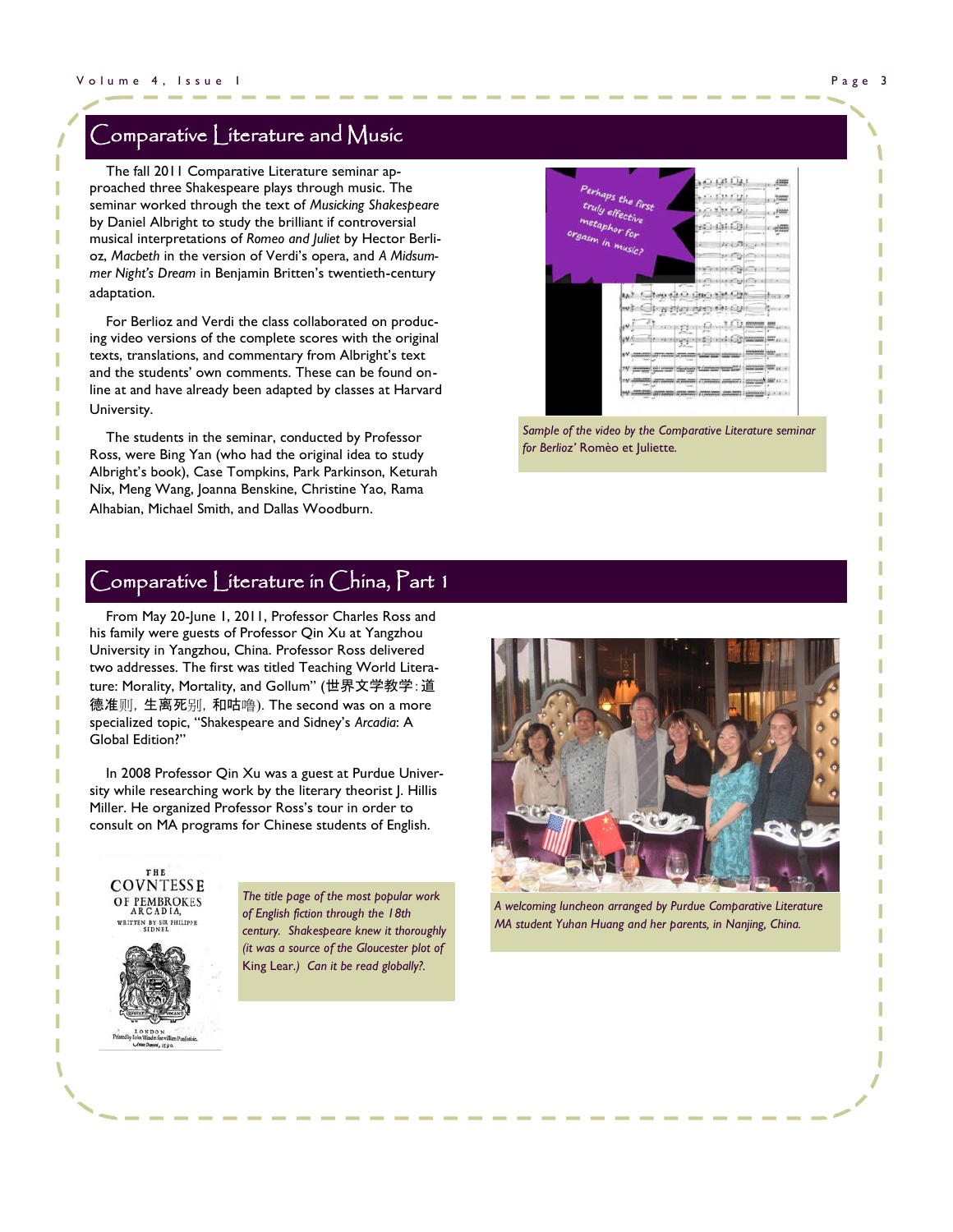## 2012 Interdisciplinary Graduate Program Reception

 Each spring semester, the Office of Interdisciplinary Graduate Programs (OIGP) hosts a reception in celebration of interdisciplinary graduate student research. At the reception, a diverse array of student research posters and multimedia presentations are featured from across Purdue's 15 interdisciplinary graduate programs. This year for the first time four graduate students in Comparative Literature presented posters: Natalia Oliviera, Buffy Turner, Jason Lotz, and Christina Weiller. Among the dozens of presenters, mainly in the physical sciences, the OIGP judges singled out Christina Weiller for special commentary and an award, for her project "A Knight at the Movies," a cultural analysis of a film starring Heath Ledger. Congratulations, Christina!



Here is a summary of Christina's project:

My research project conducts the so-far neglected interdisciplinary analysis of

*Posters and presenters from Comparative Literature at the OIGP poster session, April 4, 2012.*

Brian Helgeland's *A Knight's Tale* (2001) and its intertextual discourse. Helgeland's film creates a new type of knight movie by blending Hollywood conventions and elements of modern culture with medieval literature and history. I argue that the complexity and quality of *A Knight's Tale* has been widely underestimated since its deliberate intertextual references can only be fully revealed, understood and acknowledged through a close comparative reading of the movie and its English, German, and French medieval reference texts**.** It is surprising that a comprehensive interdisciplinary analysis of the movie's intertextuality has not been conducted yet when taking into account that Helgeland himself has repeatedly pointed to his extensive research for the movie. Only a closer look at the numerous references to medieval history and literature enables the viewer to look behind the easily accessible surface of a Hollywood love story, and makes it possible for the recipient to appreciate Helgeland's postmodern film on a deeper, new level. Creating awareness for the intertextual discourse of this very successful and popular blockbuster brings Medieval Studies closer to a mass-audience. Thus, my project is a valuable contribution to the field of interdisciplinary research; it does not only create a better understanding of the movie itself, but it also helps keeping the memory of important historical figures and literary texts alive.

Although the Middle Ages are situated in a far away past and thus not only temporally but also culturally distanced from our present, this period has a strong fascination for many people. The number of people who read medieval texts in the original for fun is very limited nowadays, but nevertheless knights are an inherent part of popular culture. Knights in movies are an anachronistic blend since they are modern representations of the medieval; they reflect the culture of the past as well as contemporary tastes and attitudes. Thus, the analysis of knight movies offers the wonderful opportunity to study both the past and the present. The hero of *A Knight's Tale*, William Thatcher, is not a perfect knight but a man with human flaws that make it easier for the audience to like him and identify with him. Further, his wish to become a knight is the American Dream of social mobility – not from rags to riches, but from peasant to knight. By blending elements of modern pop culture into his knight movie, Helgeland makes the time period more emotionally accessible for



*Christina Weiller with her project.*

his audience, and he facilitates identification with the characters.

My reseach project is interdisciplinary since it is based on the comparative analysis of a contemporary Hollywood field, i.e. an audio-visual text of postmodern pop culture, and its intertextual references to both history and literature of the Middle Ages. *A Knight's Tale* blends Hollywood and modern culture with medieval texts, namely documents about the historical Ulrich von Liechtenstein, Edward the Black Prince, and Geoffrey Chaucer as well as with literary texts such as Chaucer's *Canterbury Tales*, and Chretién de Troyes' *Lancelot.*  If the recipient watches the movie with these concepts in mind, s/he will find that there is evidence of a fascinating, deeper intertextual discourse than is salient prima facie.

In addition, my project makes broader connections in the world by revealing the links between postmodern filmic pop art made for mass-audiences and medieval cultural products that are nowadays only received in the original language and medium by very few people. I have decided to show the connections between a contemporary Hollywood movie and ancient texts to create awareness for the validity of both pop culture and Medieval Studies, and to reveal how blending tradition with contemporary culture can revive almost forgotten works in a fascinating and entertaining way. As my research project shows, it is important and very beneficial to bridge the gap between the seemingly incompatible categories of Hollywood and medieval texts.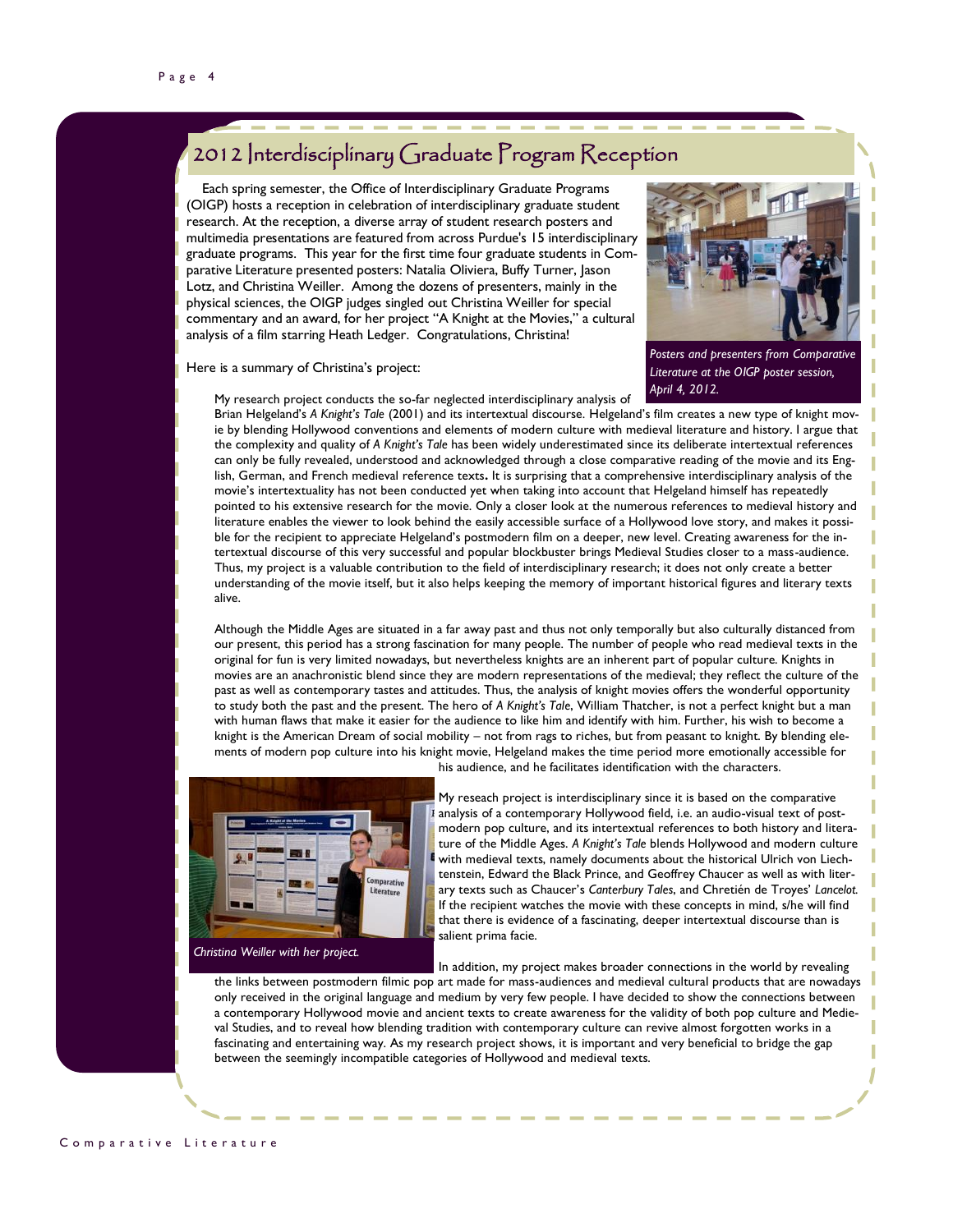## The Purdue Renaissance Comparative Prose Conference



 The theme of this year's The Purdue Renaissance Comparative Prose Conference, cosponsored by Comparative Literature, Religious Studies, and MARS, was "The King James Bible: Across Borders, Across Centuries." Organized this year by Professor Angelica Duran, with the assistance of Charles Ross, the event took place in Stewart Center, September 22 - 24, 2011, in commentoration of the  $400<sup>th</sup>$  anniversary of the publication of the King James version of the Bible in 1611.

 Featured keynote speakers were Professor Ron Corthell, Dean of Liberal Arts at Purdue Calumet, who spoke on "The King's Prose," and Scott Stevens, researcher at The Newberry Library in Chicago, who spoke on "A Voice Crying in the Wilderness: The KJV and Native

*Professor Angelica Duran welcomes attendees at the Purdue Comparative Prose Conference.*

America," in addition to eight panels (see http:// www.cla.purdue.edu/complit/documents/ RCPC2011ProgramFinal.pdf.)

 Over fifty people participated in the entire conference and the conference banquet, which took place at the Lafayette Country club on September 22. Several hundred attended the keynote lectures.

 A highlight of the conference was a staged reading of The Book of Mark, organized by Professor Duran and featuring actors from the Purdue Visual and Performing Arts Department under the direction of Rachel Lambert.

 Selected papers have been reworked as articles for a special issue of the journal *Prose Studies*, including articles by Boilermakers Joanna Benskin (who was also the student representative for the conference), Angelica Duran, Sandy Goodhart, Crystal Kirgiss, and Rachel Lambert.



*Audience at Scott Steven's keynote lecture on the text of the Bible among native Americans in the first years of the United States.*

**Graduates August 2011- August 2012**

Roberto Ferreira, Ph.D.

Yuhan Huang, M.A.

Jinhua Li, Ph.D.

Bing Yan, M.A.

# Comparative Literature in China, Part 2

 The Comparative Literature Program continues its association with the journal *Forum for World Literature Studies*, which has now published the first issue of volume 4. Previous issues have features articles by Purdue Professors Shaun Hughes, Patrice Rankine, Beate Allert, Charles Ross, and Margie Berns. See the issues online at [http://www.fwls.org/.](http://www.fwls.org/)

Forum for **World Literature Studies** 

**太子 Literature** Littérature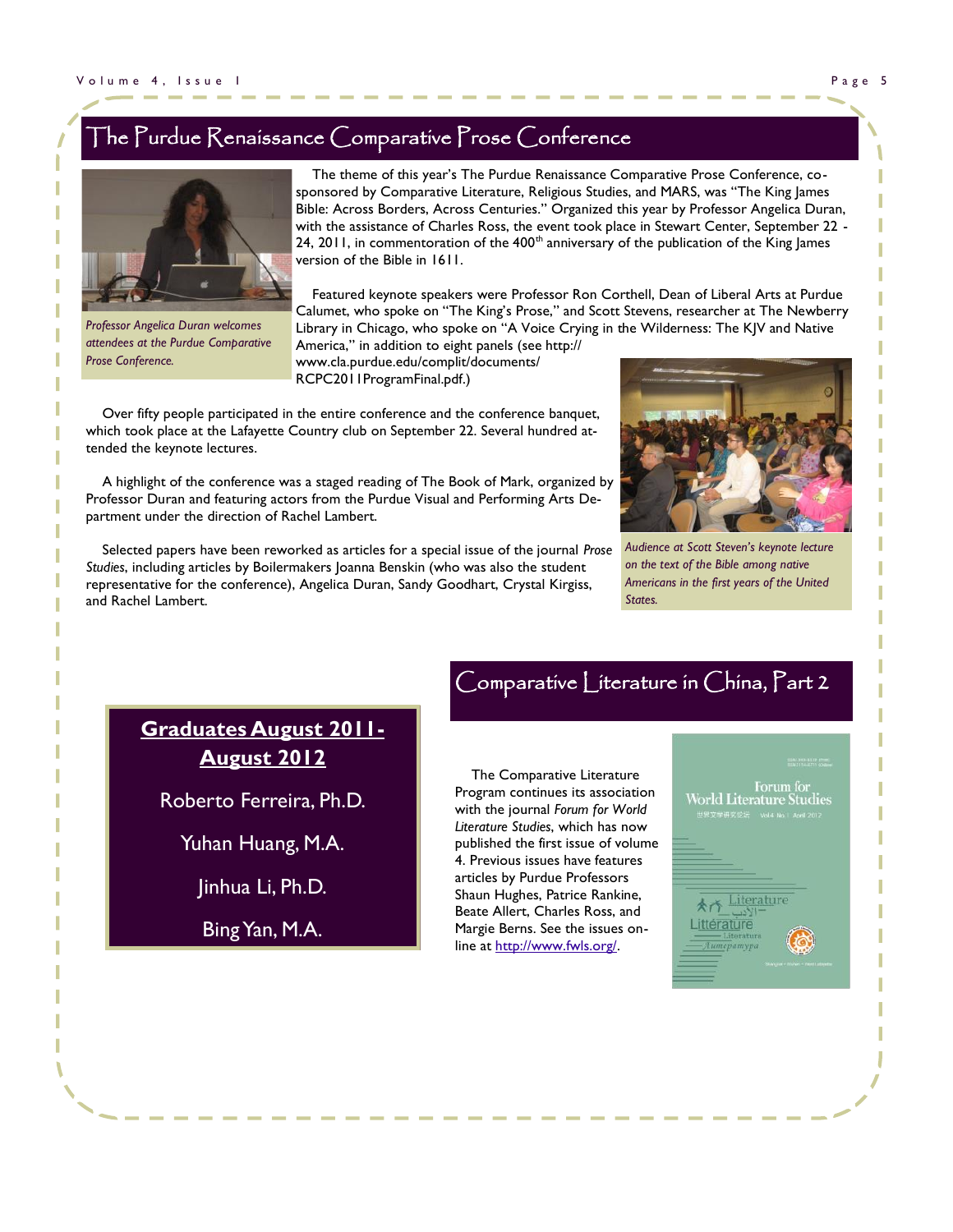## Sixth Annual Sino-American Comparative Literature Conference

 On February 3, 2012, the Purdue Comparative Literature Program in conjunction with Purdue International Programs sponsored Professor Wang Ning, of Beijing Tsinghua University, to speak on the topic, "Chinese Literature as World Literature."

 Arranged by Professor Angelica Duran, Professor Ning's visit also served as a prelude to the future, and he has agreed to bring ten Chi-



nese scholars to Purdue University in May, 2013, for the Sixth Annual Sino-American Comparative Literature Conference. Last held at Duke University, and before that at Princeton and Harvard, this conference allows leadings scholars to discuss the theory of comparative literature. The session at Purdue will focus on the theory of literature and the sociology of religion.



*Angelica Duran, Wang Ning, and Charles Ross, who worked together for the 6th Annual Sino-American Comparative Literature Conference.*

 Yuhan Huang, who has just completed her MA in Comparative Literature, served as the graduate assistant for the conference.

## Visiting Speaker Kevin Tsai

 On March 23, 2012, the Asian Studies Program, the Comparative Literature Program, and the Confucius Institute co-sponsored a talk by Professor Kevin Tsai, Indiana University, titled "The Cold War and Theorizing Classical Chinese Poetry."

 Professor Tsai argued that in the 1970s and 1980s, scholars of China turned their attention to formulating "indigenous" theories of Chinese literature that could offer culturally informed interpretive frameworks, partly as an antidote for the excesses of "Western" literary theory that had come to the forefront in the humanities at the time. What followed were some of the most influential views of classical Chinese poetry today. By examining the key con-



*Professor Kevin Tsai at Purdue..*



*A welcome for Professor Tsai, including Comparative Literature steering committee members Professor Beate Allert (left), and on the right, Professor Daniel Hsieh (who arranged the talk), and Professor Charles Ross (Director of Comparative Literature).*

history of cognitive science), he argued that this enterprise unwittingly reinscribed a certain Platonist mode of thinking and unconsciously perpetuated the cultural politics of the Cold War, especially the view of the other. There is a conundrum here: honoring the ethical imperative to give voice to the 'natives," to theorize based on cultural identity, has paradoxically resulted in their further subjugation. Professor Tsai concluded by questioning the continuing reliance on identity as an epistemological foundation in current research trends.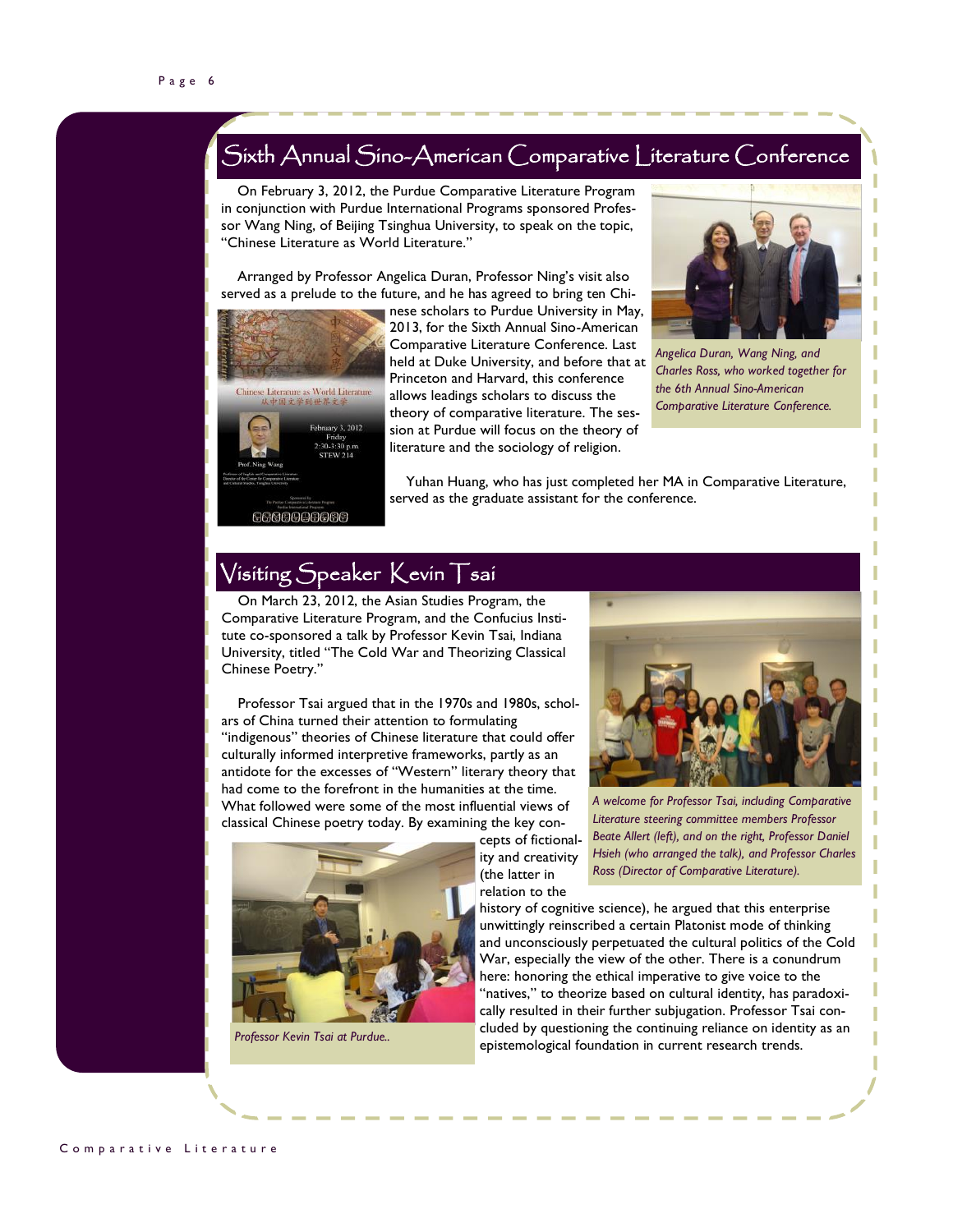## Lecture by Steven Totosy



 The Comparative Literature Program sponsored a lecture by Steven Totosy, editor of the journal *Comparative Literature and Culture,* on January 25, 201, while he was in town to consult with Charles Watkinson, the Director of the Press. The talk was titled "About the Social Relevance of Comparative Literature and Culture."

 Charles Ross, the Director of Comparative Literature, also met with Steven Totosy and Charles Watkinson in Providence during the American Comparative Literature Association meeting in March. In the spring Joann Miller, dean of IDIS, approved Steven Totosy as a visiting researcher at Purdue, giving him on-line access to the Purdue library system.

#### From the Director

 Disinterested inquiry always seemed to me a worthy goal. Find truth. Leave yourself out of it. That was my motto. But it's not the way the world works. The famed neurologist, it turns out, studies the brain because of an episode of suicidal depression. Women promote women's issues. Muslims study Islam. Advances in gay rights, no surprise, start with gay people. It's not that we can't get out of our own skin. I'm not sure there's a trauma behind every professor of technology. One would expect that good teachers play a role. But it's harder than you think to be a top Italianist if you are not Italian.



*Charles Ross, Director*

 With that preliminary, I offer a recent article that took about three years, but also a lifetime, to write as exhibit A in answer to queries from my the Indiana citizens I golf with, about what will happen to literature studies when the new Purdue president cleans house. After initial rejection and massive rewriting, "C. S. Lewis, Augustine, and the Rhythm of the Trinity" appeared in *The Journal of Inkling Studies* 2 (2012). The journal is edited by a professor of theology at Oxford University and published there. Take my word for it, everything in the article was learned from the ground up.

 As this publication suggests, it is impossible, really, to teach World Literature without a healthy quota of disinterested study. For ways some have found to overcome this handicap, see this issue's lead story. While we're on this theme, there is an anecdote, probably apocryphal, of a wise Provost at Purdue who, after seeing the construction of a teetering tower of books a candidate had read, instantly approved the promotion to full professor. "A Daniel come to judgment, yea, a Daniel!" (that's a reference, in Shakespeare, to the guy in the Bible—not what you may be thinking).

 It has been a long, dry summer, but a good year Congratulations to Bing Yan and Yuhan Huang for completing their MA theses, and to Christiane Alcantara, Meng Wang, Luyang Wang, and Kate Koppy for passing their prelims, and thanks to the professors who worked with them, for the most part unpaid, in the heat: Shaun Hughes, Al Lopez, Aparajita Sagar, Jeffrey Turco, Angelica Duran, Lance Duerfahrd, and Daniel Hsieh.

 This fall we welcome new Comparative Literature students from such exotic climes as China, Egypt, Spain, and Idaho (tah tum) . . . I thought that was a better punchline line than Indiana, but we have some from here too.

Charles Ross